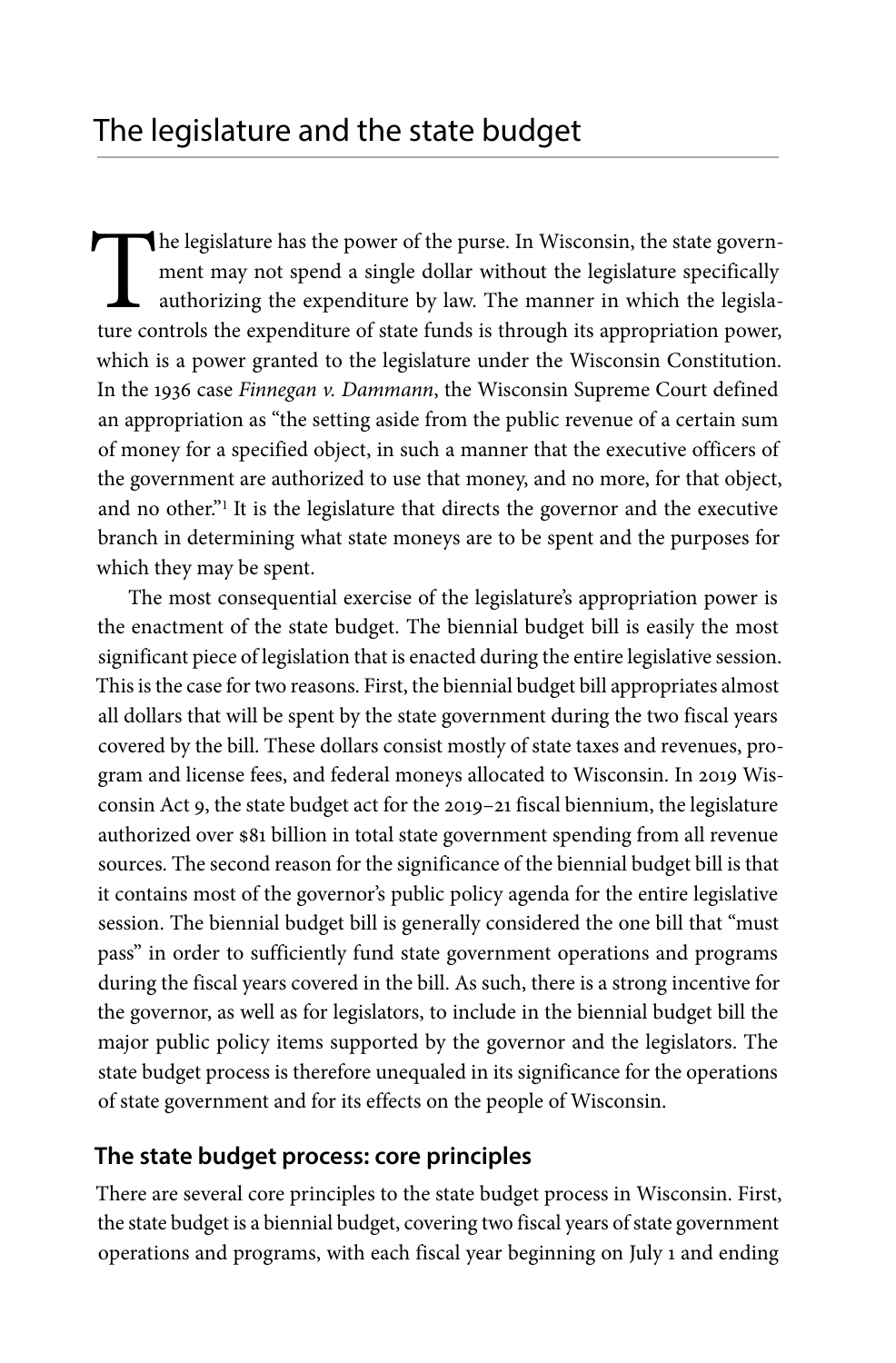on June 30. Many states have a "drop-dead" date by which a new state budget must be enacted in order for state government to continue to operate. Wisconsin does not have such a deadline. In Wisconsin, if a new state budget is not enacted by June 30 of the odd-numbered year, state government continues to operate and its programs are funded, but only at the prior year's appropriation amounts. The governor and the legislature strive to enact the state budget bill before July 1 of the odd-numbered year, but there is little short-term fiscal impact if that deadline is not met.

Second, Wisconsin uses what is known as program budgeting, in which executive branch state agencies are assigned to different functional areas and generally lump-sum appropriations are made to the agencies to fund the programs. The biennial budget bill therefore lists the overall amounts appropriated for agency operations and programs, but does not contain the level of expenditure detail that one might find in a state that uses a "line-item" budget, in which each agency expenditure is specifically budgeted by line in the bill. Instead, this level of detail appears in accompanying budget documents, which are not law but which do capture the intentions of the governor and the legislature in budget deliberations. Consequently, that portion of the biennial bill that sets the expenditure levels of state operations and programs is roughly 200 pages in length, which is typically about 15 to 20 percent of the total number of pages of recent biennial budget bills.

Third, the Wisconsin Constitution requires that the legislature "provide for an annual tax sufficient to defray the estimated expenses of the state for each year."2 What this means in practice is that Wisconsin has a balanced-budget requirement, in which state expenditures must equal revenues received by the state. Generally speaking, at each stage of the budget process, in which different versions of the budget are formulated and considered, each version of the budget must be balanced by having proposed state expenditures in any fiscal year be less than or equal to anticipated state revenues. This is a real constraint on state budgeting, one that is not found at the federal level.

Finally, the Wisconsin Constitution grants the governor partial veto power over appropriation bills. This partial veto power allows the governor to reduce amounts appropriated to state agencies for their operations and programs by writing in a lower amount and allows the governor, with limitations, to veto specific words and digits within newly created statutory text in appropriation bills. The governor can thus significantly alter the legislature's budget actions. While this power has been curtailed in recent years by amendments to the constitution as well as litigation, the governor still can reduce all state expenditures, or the expenditures of any specific state agency, with the stroke of a pen, subject only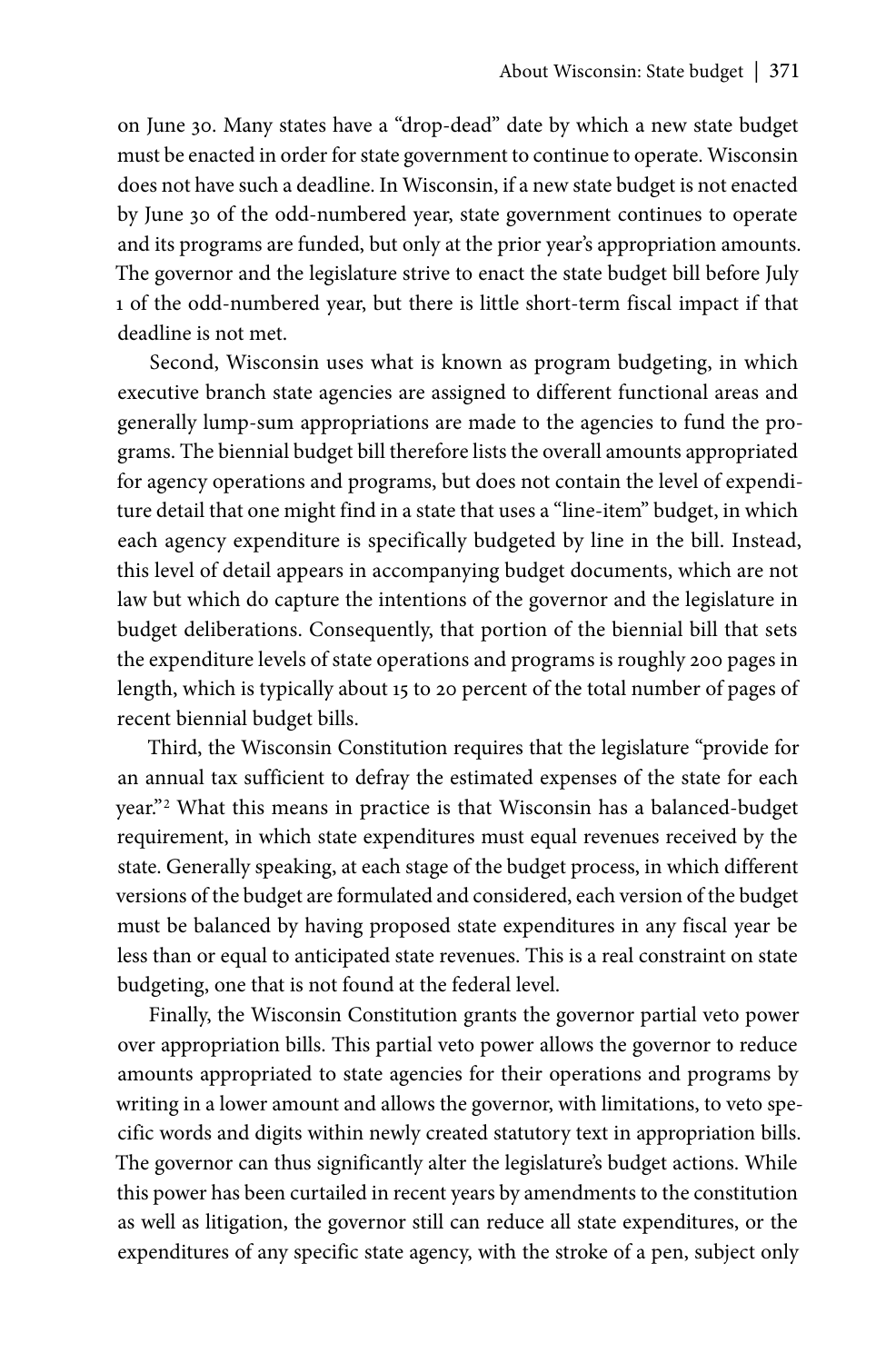to an override of his or her actions by a two-thirds vote of each house of the legislature—an event that last occurred in 1985.

#### **The state budget process: an overview of executive action**

The provision for a biennial executive budget bill was created by Chapter 97, Laws of 1929,<sup>3</sup> and it has applied to all legislative sessions since 1931. Prior to that time, the governor was not responsible for submitting an executive budget bill to the legislature; individual bills were introduced for each department. The legislature delegated the biennial budget task to the governor for understandable reasons. As head of the executive branch, the governor can assess and coordinate the expenditure needs of each executive branch agency. In addition, the growth in state government in the twentieth century resulted in a level of public policy and budgetary expertise in the executive branch that is generally not available in the legislative branch, which has a much smaller professional staff. Requiring the governor to produce the budget bill allows the legislature to work from a document that may require modification, because of different legislative public policy or budgetary priorities, but which already contains numerous budgetary matters and details that the legislature need not address. The governor's budget is a solid foundation on which the legislature can build its version of the budget, a process which serves both the governor and the legislature well.

To begin the biennial budget process, in the summer of each even-numbered year, the State Budget Office in the Department of Administration submits budget instructions to executive branch agencies, establishing the manner of submitting budget requests and informing them of any broad fiscal or policy goals that the governor intends the state agencies to achieve. By September 15, state agencies must submit their budget requests to the State Budget Office for review by that office, the state budget director, and the governor. By November 20, the Department of Administration publishes a compilation and summation of the agency budget requests, as well as estimated revenues to the state for the current and forthcoming fiscal biennia. The State Budget Office oversees the preparation of legislation to achieve the governor's budget and policy recommendations. In this endeavor, the State Budget Office works closely with legal counsel at the Legislative Reference Bureau—the legislature's bill-drafting agency—to draft the statutory language that will ultimately be incorporated into the governor's budget bill. Throughout the process, the governor is briefed on individual items in the budget bill, and the bill is complete only when the governor has signed off on the items in the bill. The governor is then required to deliver the budget bill to the legislature no later than the last Tuesday in January of each odd-numbered year, though the legislature regularly moves this deadline back into February to allow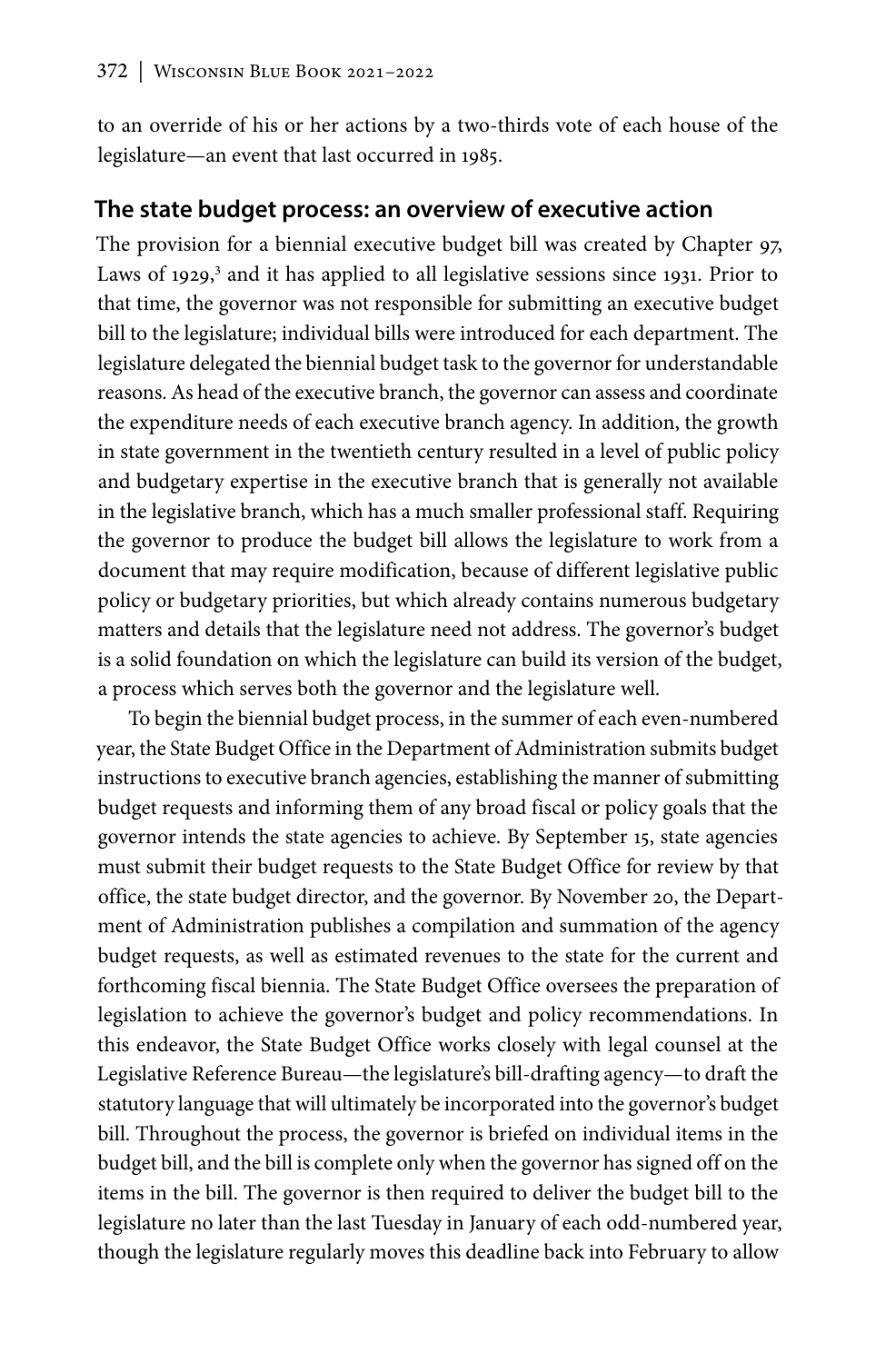the governor to make changes in the bill once more accurate revenue estimates for the current and forthcoming fiscal biennia are available in late January. When the budget bill is delivered to the legislature, the governor addresses the legislature on the proposals contained in the bill, which more often than not are the key public policy goals of the governor's administration for the entire legislative session.

The first thing to note about the production of the executive budget bill is the role of the State Budget Office. The State Budget Office is headed by the state budget director and consists of about 25 budget analysts who serve in classified civil service positions. These analysts serve both Republican and Democratic gubernatorial administrations in a strictly nonpartisan and highly professional manner and are able to provide independent review of state agency funding requirements, as well as fashion fiscal and nonfiscal policies to achieve the governor's political and public policy aims. The State Budget Office translates the governor's public policy goals into workable and funded programs.

The second thing to note about the production of the executive budget bill is that the State Budget Office works directly with nonpartisan legal counsel in the Legislative Reference Bureau to prepare statutory text that achieves the governor's policy goals. The Legislative Reference Bureau has about 20 licensed attorneys with subject matter and legal expertise in virtually all policy areas. This is significant. The governor's budget bill is drafted in a professional, nonpartisan manner, so that the legislators need only focus on the public policies in the bill and not worry about the bill's legal quality or effectiveness. In addition, when the legislature takes up the governor's budget bill, the Legislative Reference Bureau attorneys who originally drafted the governor's provisions in the bill will be the ones who draft the legislature's alternatives. In this way, often the very same attorneys are working on the same language in the bill throughout the process. The legislature can thus count on experienced and competent legal counsel to prepare its budget bill in an accurate, high-quality, and nonpartisan manner.

Finally, it is important to note the political uses of the executive budget bill. Given that it must pass, the budget bill is the primary tool by which a governor may advance his or her public policy agenda during the legislative session. Consequently, it is by far the longest and most complex bill before the legislature during the entire biennium. In recent years the bill has grown substantially in length. From 1961 to 1986, executive budget bills averaged 367 pages in length. From 1987 to 2019, in contrast, executive budget bills averaged 1,463 pages in length, roughly a fourfold increase in size. The governor uses the massive bill as a tool to garner public support for various policy changes.

The executive budget bill is now a blueprint for the legislature for taking up the governor's goals for public policy change. When the governor steps up to the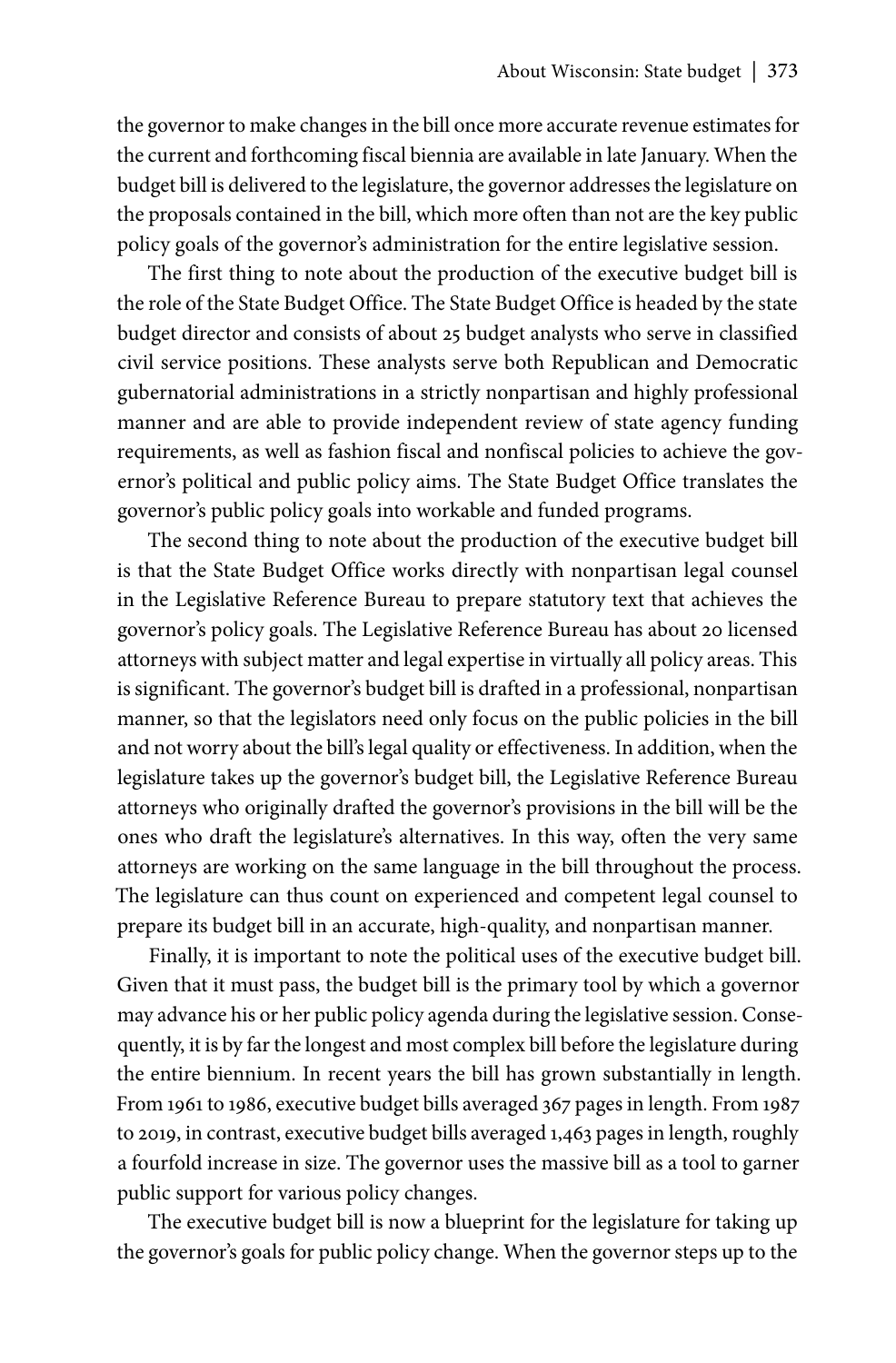assembly podium, usually in early or mid-February, to present the budget address to the legislature, an event that is televised throughout the state and broadcast live on the Internet, in many ways the political season commences in Wisconsin.

### **The state budget process: the role of the legislature**

The Wisconsin Legislature is the policymaking body in this state and has the sole power to appropriate all moneys expended by the state. The biennial budget bill is, therefore, every bit as much of a product of legislative deliberation and action as it is a product of the governor's actions. The governor sets the agenda for legislative action on the budget, but the legislature examines, modifies or rejects, and altogether recreates what the governor originally had in the budget bill. In addition, the legislature will devise a few policies of its own, often from whole cloth, or it will refashion the governor's policies so that they are barely recognizable from their original form. Much of what the governor has proposed in the budget bill will survive the legislative process, but the document that emerges from the legislature is very much a product of the legislature.

When the governor presents the budget bill to the legislature, it is legally required to be introduced by the Joint Committee on Finance and referred to that committee. In 1885, a young congressional scholar by the name of Woodrow Wilson, then a professor at Bryn Mawr College, wrote that "Congress in session is Congress on public exhibition, whilst Congress in its committee rooms is Congress at work."4 This applies perfectly to the Wisconsin Legislature. It is in its several committee rooms that the Wisconsin Legislature does its work, and no committee more exemplifies that work ethic than the Joint Committee on Finance.

The Joint Committee on Finance consists of eight senators and eight representatives to the assembly. All bills that affect revenues, taxes, or expenditures are referred to that committee and must be reported out of that committee before the legislature may take the bill up for consideration and passage. It is fair to say that this committee is the most powerful standing committee in the legislature and is a training ground for legislative leadership. Legislators on this committee work long hours.

The Joint Committee on Finance does not work alone, but is staffed by the Legislative Fiscal Bureau, a nonpartisan legislative service agency. The Legislative Fiscal Bureau has about the same number of analysts as the State Budget Office, each of whom has policy and budgetary expertise in specific areas of state government. The analysts perform their work in a professional, nonpartisan manner, serving both the majority and minority parties in the legislature. After the budget bill is introduced, Legislative Fiscal Bureau analysts prepare a lengthy, detailed summary document that contains an analysis of every single item in the bill. The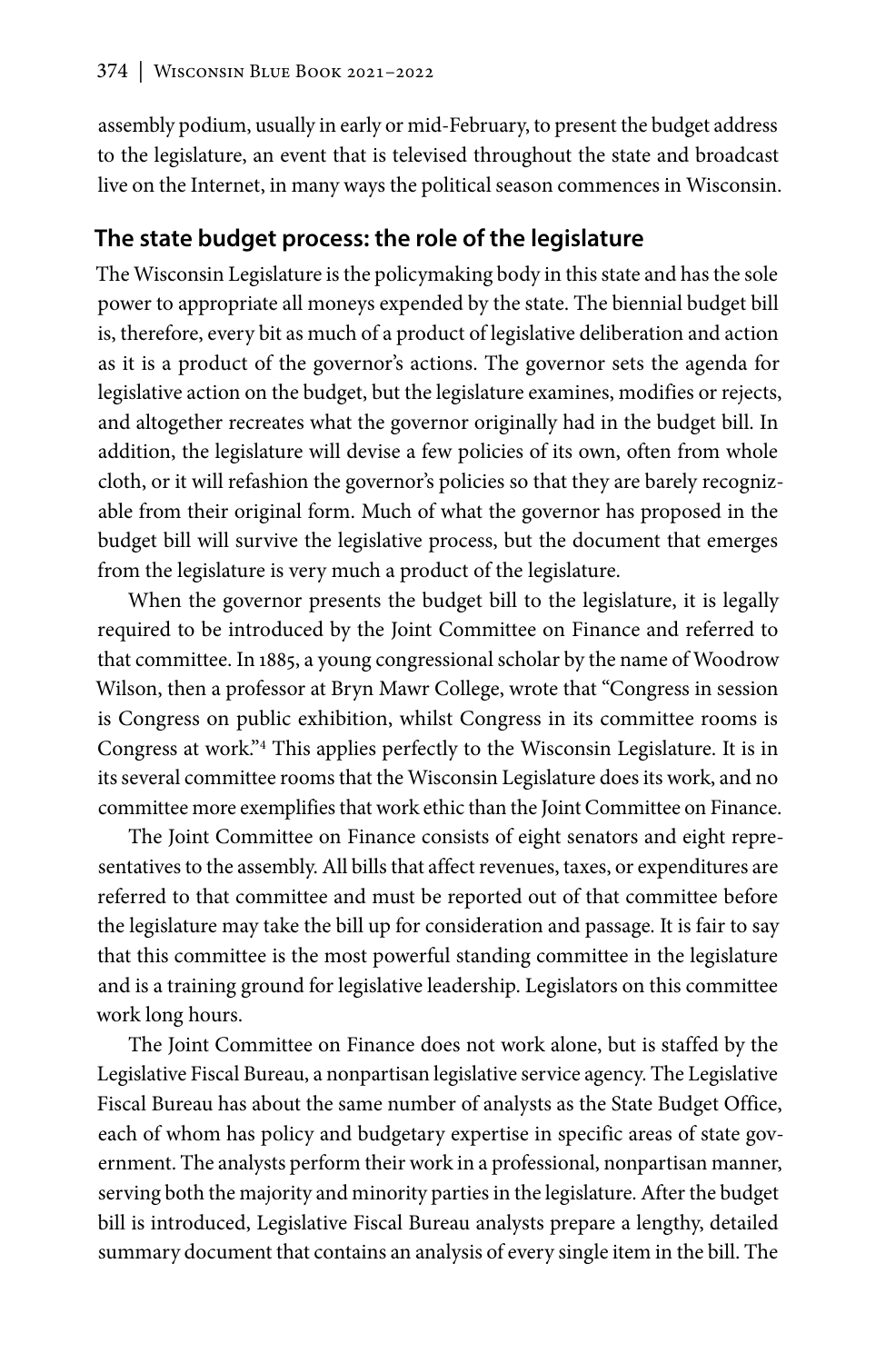summary is written in plain English, is precise and exhaustive in its presentation of the governor's policies, and is hundreds of pages in length. The Legislative Fiscal Bureau summary is the document that forms the basis on which the Joint Committee on Finance begins its work on the budget.

The Joint Committee on Finance will often hold hearings at different locations throughout the state to receive testimony from the general public and interest group representatives. Beginning in April and continuing into May, the Legislative Fiscal Bureau prepares papers on the items contained in the budget bill, laying out alternatives or even new ways to address the same items in the bill. The Legislative Fiscal Bureau derives its policy alternatives from its own public policy expertise and from committee member involvement. Sometimes working groups will form among members of the committee to consider and propose policy alternatives. During this time, the Joint Committee on Finance meets to approve items it will include in its version of the budget. These are lengthy, often contentious meetings that run late into the evening or early morning. It is not uncommon to see Joint Committee on Finance members and Legislative Fiscal Bureau analysts leaving the Capitol building in the bright light of early morning.

Once the committee has finished its work, the Legislative Fiscal Bureau oversees the production of a substitute amendment that incorporates the committee's version of the budget to replace the governor's budget bill. In this regard, the Legislative Fiscal Bureau gives drafting instructions to attorneys at the Legislative Reference Bureau, who also work around the clock to prepare the substitute amendment. While the executive branch often has six months or more to prepare the governor's budget bill, the Joint Committee on Finance will do its work in a much shorter time span, often only six to eight weeks.

The committee's substitute amendment is not always the final and complete version of the legislature's budget bill. Each house of the legislature has the option to further amend the substitute amendment to include items of its own design or to modify or reject items included by the Joint Committee on Finance. Whether this occurs, and the extent to which the substitute amendment will be modified, depends on a number of factors, such as whether the same political party is the majority party in both houses, whether legislators who do not serve on the Joint Committee on Finance believe that their interests and concerns have been addressed in the substitute amendment, and the likelihood of the convening of a conference committee on the bill to resolve differences between the two houses. These calculations are based on substantive factors, in that members will work to include items that benefit them or their constituents, as well as on strategic considerations, in that members will want to fortify their own house's position in conference committee negotiations with the other house.